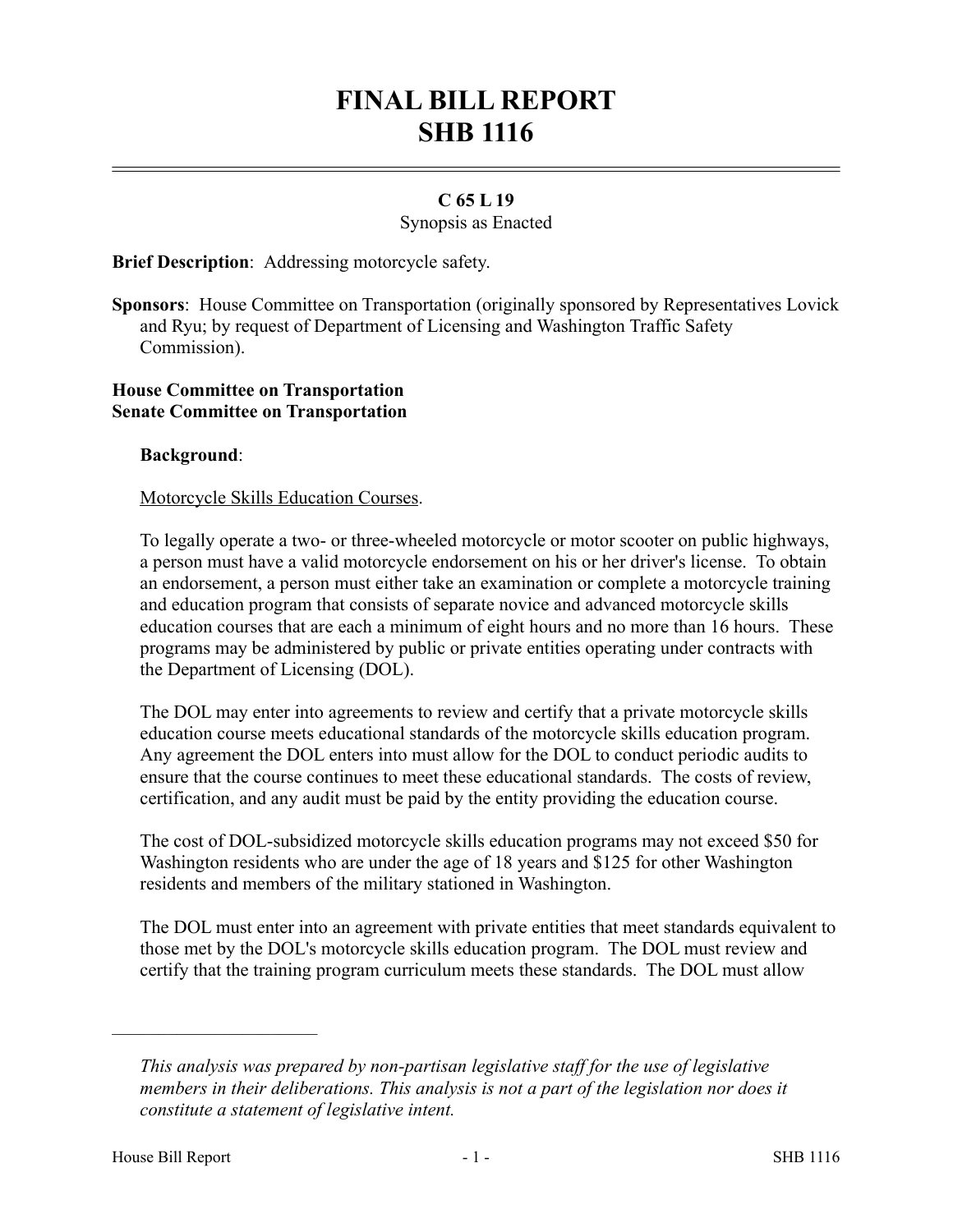private motorcycle skills education DOL-unsubsidized program providers to charge students the full cost of the education program.

The DOL may conduct periodic audits of certified private programs of DOL-unsubsidized programs to ensure that the program continues to meet these educational standards. The costs of review, certification, and any audit must be paid by the private programs.

## Motorcycle Instruction Permits and Examinations.

A person who holds a valid driver's license may apply for a motorcycle instruction permit, which the DOL may issue after the applicant has successfully passed all parts of the motorcycle examination other than the skills (driving) test. A driver with a motorcyclist's instruction permit may not carry passengers and may not operate a motorcycle when it is dark outside.

A motorcycle permit is valid for 90 days. During a five-year period, the DOL may issue two 90-day permits to an applicant, and may issue a third if presented with documented evidence that the applicant is enrolled in a DOL or DOL-authorized motorcycle skills education program with an expiration prior to the start date of the third permit.

## Driving without a Motorcycle Endorsement.

The monetary base penalty for driving a motorcycle or motor scooter without a motorcycle endorsement is \$48, as set by Washington State Supreme Court rule, and the total amount due is \$136 when additional fees and assessments are included.

## **Summary**:

# Motorcycle Skills Education Courses.

Motorcycle skills education courses delivered as part of DOL motorcycle operator training education programs may exceed 16 hours in length. The limitations on the charge for state residents and military personnel for subsidized courses are removed. Motorcycle operator training education programs are no longer required to be responsible for the costs of a program audit by the DOL.

The DOL must adopt rules to establish a motorcycle operator subsidy program, which may address testing costs, offer financial need-based subsidies for motorcycle training, and employ other strategies to improve access to motorcycle ridership.

## Motorcycle Instruction Permits and Examinations.

A motorcycle instruction permit is valid for 180 days. A total of two permits may be issued to an applicant in a five-year period. The DOL may require that both knowledge (written) and skills (driving) examinations be completed by a motorcycle instruction permit applicant in order for the applicant to obtain a permit.